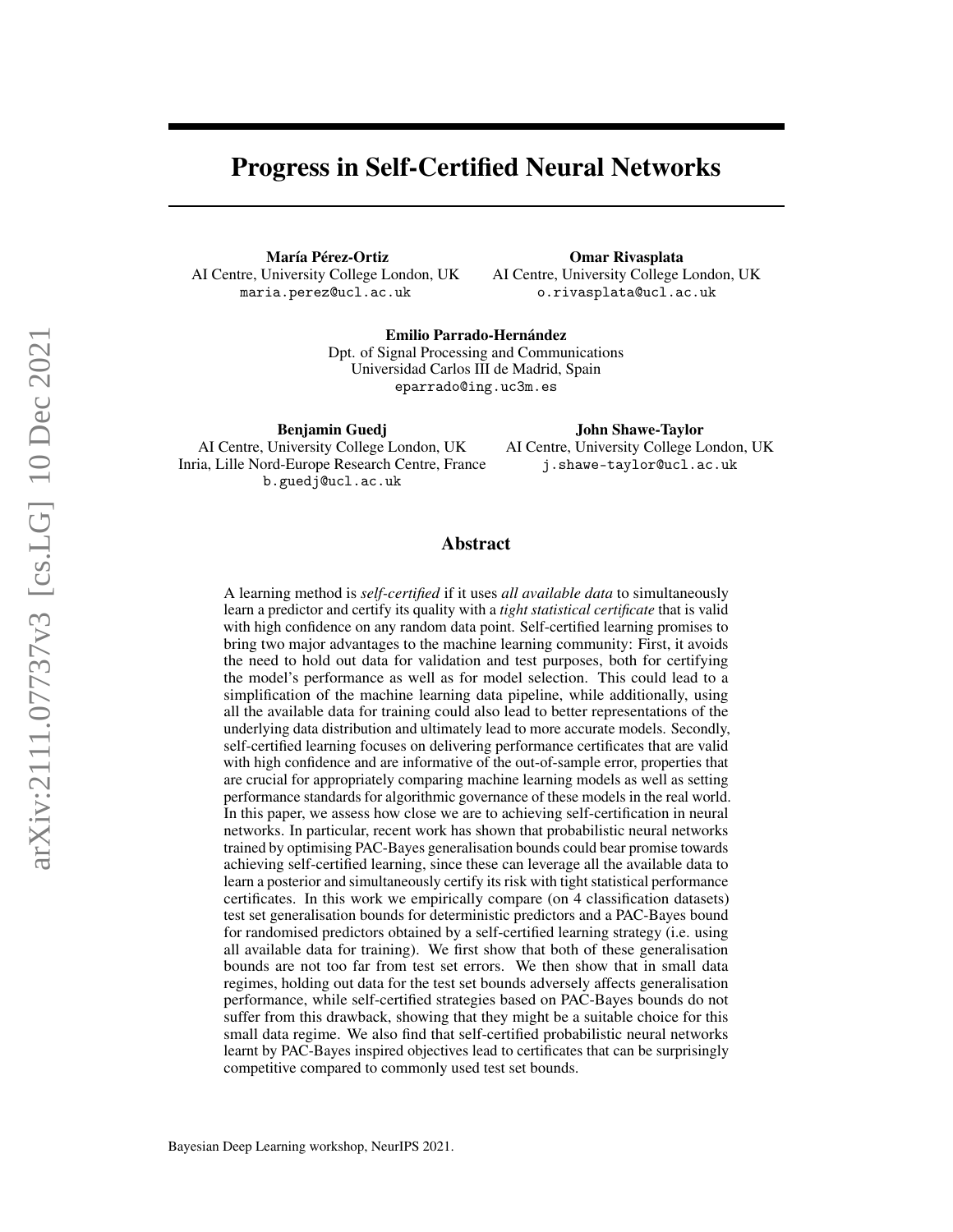# 1 Introduction

A crucial question arising in machine learning is how to *certify* the generalisation ability of a predictor. Commonly, the quality of a predictor is estimated by its average error on a finite sample, namely a held-out test set, despite the fact that sample averages have many well-known shortcomings (sampling error, sensitivity to outliers, and in general being a poor numerical summary for many types of distributions). In statistical learning theory, the generalisation ability of a predictor is given by its risk, also known as out-of-sample error, which is a measure of how accurately it performs on random data from the same distribution that generated the training data. The learning theory community has great interest in generalisation bounds, which upper-bound the gap between the out-of-sample error and the sample average, and provide statistically sound performance guarantees. Generalisation bounds are constructed so that (i) they are valid at population level (i.e. not just the given finite sample) and (ii) they hold with high confidence. These two properties overcome some of the shortcomings of test set errors. The machine learning practitioner community, on the other hand, has great interest in numerical measures of performance that are informative and of practical use. Therefore, for generalisation bounds to be of interest to practitioners, an additional and much desirable property is *tightness* of the bounds. Intuitively speaking, when a generalisation bound is tight, its numerical values are informative of the (inaccessible) value of the true risk or out-of-sample error.

The best known generalisation bounds for neural network classifiers are test set bounds [\[1,](#page-8-0) [2\]](#page-8-1) and PAC-Bayes bounds [\[2](#page-8-1)[–7\]](#page-8-2). Test set bounds, as their name indicate, are evaluated on a held-out dataset which may not be used for learning a predictor. However, these bounds are simple and cost-effective to compute and can be used with any deterministic predictor. PAC-Bayes bounds, on the other hand, can be computed on training data exclusively, meaning they could potentially avoid the need to hold out data and instead make it possible to use all the available data for learning a predictor. They rely, nonetheless, on randomised predictors and are more costly in terms of computation. The question of comparing PAC-Bayes bounds and test set bounds has been revisited recently by [\[8\]](#page-8-3), who showed that PAC-Bayes bounds could be of comparable tightness to test set bounds. Earlier findings had made significant progress towards non-vacuous [\[9\]](#page-8-4) and tighter [\[10\]](#page-8-5) PAC-Bayes bounds. Our paper draws inspiration from [\[8\]](#page-8-3) where it is asked how tight PAC-Bayes bounds can be in the small data regime when compared to test set bounds. This is, of course, a very relevant question, given that holding out data can harm the learning process when dealing with a small dataset, and this could be avoided when using PAC-Bayes bounds. The core research question we attempt to answer with our work is whether we can leverage this advantage of PAC-Bayes bounds (through self-certified learning) to learn accurate predictors and certify their risk in datasets of different sizes.

Recently, learning strategies that optimise PAC-Bayes bounds [\[9,](#page-8-4) [10\]](#page-8-5) have shown great promise, by delivering randomised neural network predictors that are competitive compared to the test set error rates obtained by standard empirical risk minimisation (ERM), as well as tight risk certificates [\[10\]](#page-8-5). Tightness is, we believe, what sets the difference between 'certificates' (which might be of practical use) and traditional guarantees (which may still be of interest but may not be truly informative of the predictor's generalisation ability in cases when they are loose). For the sake of consensus, we propose to say that a numerical generalisation bound value is'tight' when it shows the same order of magnitude as the best test set error estimates that have been reported in the literature for a given dataset. In particular, this implies that the requirement of 'tightness' is stronger than requiring non-vacuous values: For an estimator of a probability of error, a non-vacuous value is any probability value smaller than 1 which corresponds to what was called non-trivial value in [\[2\]](#page-8-1), while a tight value needs to be really very close to the probability of error it is trying to estimate.

Recent works [\[9,](#page-8-4) [10\]](#page-8-5) have focused on Probabilistic Neural Network (PNN) models, which are realised as probability distributions over the neural network weight space [\[11\]](#page-8-6). PNNs themselves come with many advantages, such as enabling principled approaches for uncertainty quantification [\[11\]](#page-8-6). However, most importantly, PNNs coupled with PAC-Bayes bounds delivered the first nonvacuous generalisation bound values for overparametrised neural network classifiers [\[9\]](#page-8-4), and more recently it was reported that this combination could bring us closer to the concept of self-certified learning [\[10,](#page-8-5) [12\]](#page-8-7). For emphasis, in the self-certified learning paradigm one uses all the available data for (i) learning a predictor and (ii) certifying the predictor's performance at population level with high confidence and with a numerical value that is tight. The certification strategy would then not require held-out validation and test sets, which may allow a more efficient use of the available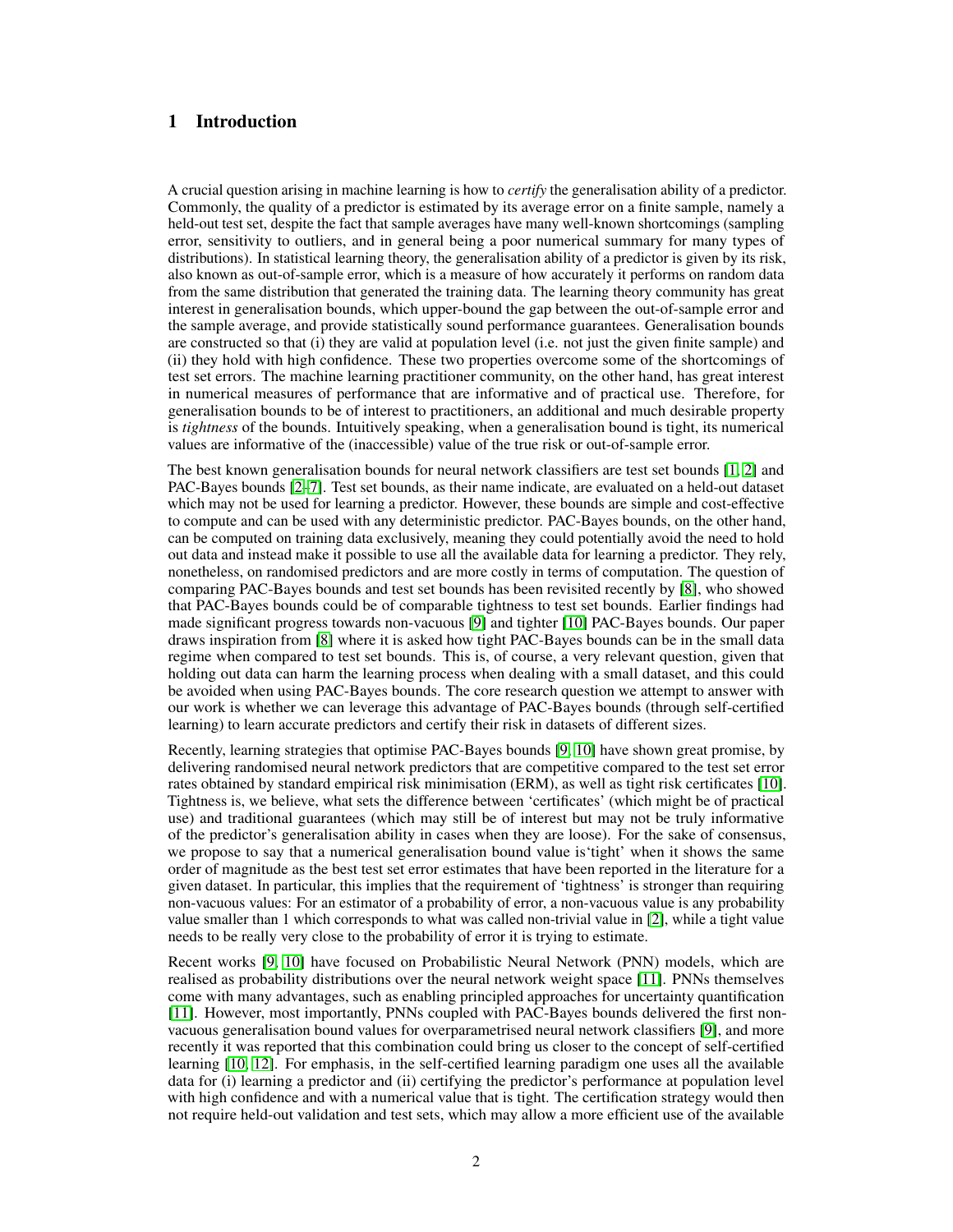

<span id="page-2-0"></span>Figure 1: Comparison of data partitions in traditional machine learning vs. self-certified learning through PAC-Bayes inspired learning and certification strategies [\[10\]](#page-8-5). Note that the latter does use data partitions, but in such a way to effectively use all the available data for learning the predictor.

data (in contrast to test set bounds and most traditional risk estimation strategies used in the machine learning community, which require held-out data).

Achieving self-certified learning could radically change not only how we compute generalisation ability but also how we approach model selection in machine learning, since both could be done without needing to hold out data [\[10\]](#page-8-5) which might be more efficient. Such methods would also provide statistically sound and tight risk certificates that might be useful in machine learning research and algorithmic governance. However, to claim self-certified learning we first require self-certification strategies that deliver tight risk certificates [\[10\]](#page-8-5), so that the certificates are indeed informative of the true out-of-sample error. Again, the tightness is crucial, and it could be observed if the computed certificates closely match the error rates evaluated on a test set. In this paper, we evaluate the progress towards self-certification by comparing self-certified PAC-Bayes inspired PNNs to standard neural networks learnt by ERM where we evaluate the performance with test set bounds and test set errors. Thus, the question we ask is whether self-certified learning has been achieved, i.e., if we achieve better results by using all the available data for learning using our PAC-Bayes inspired algorithmic recipe. Fig. [1](#page-2-0) shows the data partitions used at the different stages of learning and certification for (i) traditional learning strategies and (ii) our strategy leading to self-certified predictors.

## 2 Elements of Statistical Learning

Supervised classification algorithms receive training data  $S = ((X_1, Y_1), \ldots, (X_n, Y_n))$  consisting of pairs that encode inputs  $X_i \in \mathcal{X} \subseteq \mathbb{R}^d$  and their labels  $Y_i \in \mathcal{Y}$ . Classifiers  $h_w : \mathcal{X} \to \mathcal{Y}$  are mappings from input space  $\mathcal X$  to label space  $\mathcal Y$ , and we assume they are parametrised by 'weight vectors'  $w \in \mathcal{W} \subseteq \mathbb{R}^p$ . The quality of  $h_w$  is given by its risk  $L(w)$ , which by definition is the expected classification error on a randomly chosen pair  $(X, Y)$ . However,  $L(w)$  is an inaccessible measure of quality, since the distribution that generates the data is unknown. An accessible measure of quality is given by the empirical risk functional  $\hat{L}_S(w) = n^{-1} \sum_{i=1}^n \ell(h_w(X_i), Y_i)$ , defined in terms of a loss function  $\ell : \mathbb{R} \times \mathcal{Y} \to [0, \infty)$  which may be the zero-one loss or a surrogate loss function. Indeed, the empirical risk minimisation (ERM) paradigm aims to find  $w \in \mathcal{W}$  that minimises this empirical functional, typically for some choice of surrogate loss that is amenable to gradient-based optimisation, such as the squared loss or the cross-entropy loss for classification.

The outcome of training a PNN is a distribution  $Q$  over weight space and this distribution depends on the sample  $S$ . Then, given a fresh input  $X$ , the randomised classifier predicts its label by drawing a weight vector W at random from Q and applying the predictor  $h_W$  to X. For the sake of simplicity, we identify the randomised predictor with the distribution  $Q$  that defines it. The quality of this randomised predictor is measured by the expected loss notions under the random draws of weights. Thus, the loss of Q is given by  $L(Q) = \int_W L(w)Q(dw)$ ; and the empirical loss of Q is given by  $\hat{L}_S(Q) = \int_{\mathcal{W}} \hat{L}_S(w) Q(dw).$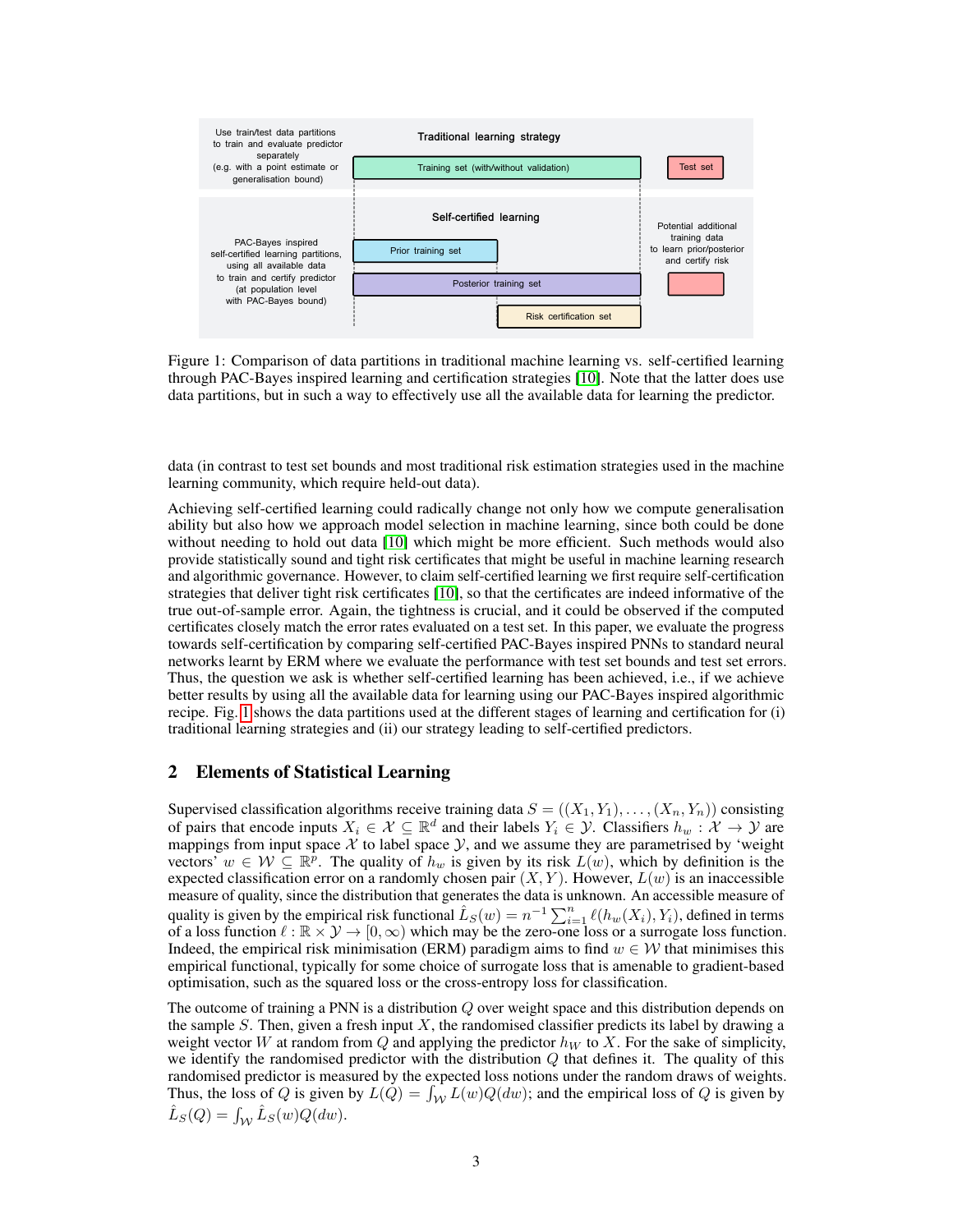The PAC-Bayes-quadratic bound [\[10\]](#page-8-5) says that for any  $\delta \in (0, 1)$ , with probability of at least  $1 - \delta$ over size-n i.i.d. random samples S, simultaneously for all distributions  $Q$  over W we have:

<span id="page-3-0"></span>
$$
L(Q) \leq \left(\sqrt{\hat{L}_S(Q) + \frac{\text{KL}(Q||Q^0) + \log(\frac{2\sqrt{n}}{\delta})}{2n}} + \sqrt{\frac{\text{KL}(Q||Q^0) + \log(\frac{2\sqrt{n}}{\delta})}{2n}}\right)^2.
$$

In this case the prior  $Q^0$  must be chosen without any dependence on the data S on which the empirical term  $\hat{L}_S$  is evaluated. In this work, we use a partitioning scheme for the training data  $S = S_{\text{pri}} \cup S_{\text{cert}}$ such that the prior is trained on  $S_{\text{pri}}$ , the posterior is trained on the whole set S and the risk certificate is evaluated on  $S_{\text{cert}}$ . See Fig. [1.](#page-2-0) The 'prior' and 'posterior' distributions that appear in PAC-Bayes bounds should not be confused with their Bayesian counterparts. In PAC-Bayes bounds, what is called 'prior' is a reference distribution, and what is called 'posterior' is an unrestricted distribution, in the sense that there is no likelihood factor connecting them (we refer the reader to [\[13,](#page-8-8) [14\]](#page-8-9)).

## 3 Learning and Certification Strategy

In a nutshell, the learning and certification strategy used (we refer to [\[10,](#page-8-5) [15\]](#page-8-10)) has three components: (1) choose/learn a prior; (2) learn a posterior; and (3) evaluate the risk certificate for the posterior.

### 3.1 Data-dependent PAC-Bayes priors

We experiment with Gaussian PAC-Bayes priors  $Q<sup>0</sup>$  with a diagonal covariance matrix centered at (i) random weights (uninformed data-free priors) and (ii) learnt weights (data-dependent priors) based on a subset of the dataset which is does not overlap with the subset used to compute the risk certificate (see Fig. [1\)](#page-2-0). In all cases, the posterior is initialised to the prior. Similar approaches have been considered before in the PAC-Bayesian literature (we refer to [\[16,](#page-8-11) [10,](#page-8-5) [17\]](#page-8-12)). To learn the prior mean we use ERM with dropout. The prior scale is set as a hyperparameter as done in [\[10\]](#page-8-5).

#### 3.2 Posterior Optimisation & Certification

We now present the essential idea of training PNNs by minimising a PAC-Bayes upper bound on the risk. We use a recently proposed PAC-Bayes inspired training objective [\[10\]](#page-8-5), derived from Eq. [\(1\)](#page-3-0) in the context of neural network classifiers:

<span id="page-3-1"></span>
$$
f_{\text{quad}}(Q) = \left(\sqrt{\hat{L}_S^{\text{x-e}}(Q) + \frac{\text{KL}(Q||Q^0) + \log(\frac{2\sqrt{n}}{\delta})}{2n}} + \sqrt{\frac{\text{KL}(Q||Q^0) + \log(\frac{2\sqrt{n}}{\delta})}{2n}}\right)^2
$$

.

This objective is implemented using the cross-entropy loss, which is the standard surrogate loss commonly used in neural network classification. Since the PAC-Bayes bounds of Eq. [\(1\)](#page-3-0) require the loss within [0,1], we construct a 'bounded cross-entropy' loss by lower-bounding the network probabilities by a value  $p_{\min} > 0$  (cf. [\[18,](#page-9-0) [10\]](#page-8-5)) and re-scaling the resulting bounded loss to [0,1]. The empirical risk term  $\hat{L}_S^{x,e}(w)$  is then calculated with this bounded version of the cross-entropy loss.

Optimisation of the objective in Eq.  $(1)$  entails minimising over Q. By choosing Q in a parametric family of distributions, we can use the pathwise gradient estimator (see e.g. [\[19\]](#page-9-1)) as done by [\[11\]](#page-8-6). The details of the reparameterisation strategy are outlined in [\[10\]](#page-8-5). Following [\[11\]](#page-8-6), the reparameterisation we use is  $W = \mu + \sigma \odot V$  with Gaussian distributions for each coordinate of V. The optimisation uses  $\sigma = \log(1 + \exp(\rho))$ , thus gradient updates are with respect to  $\mu$  and  $\rho$ .

#### 3.3 Evaluation of the Risk Certificates

After optimising the posterior distribution over network weights through the previously presented training objective, we compute a risk certificate on the error of the stochastic predictor. To do so, we follow the procedure outlined in [\[10\]](#page-8-5), which was used before by [\[9\]](#page-8-4) and goes back to the work of [\[2\]](#page-8-1). This certification procedure uses the PAC-Bayes-kl bound. In particular, the procedure is based on numerical inversion of the binary KL divergence, as done by [\[9,](#page-8-4) [10\]](#page-8-5).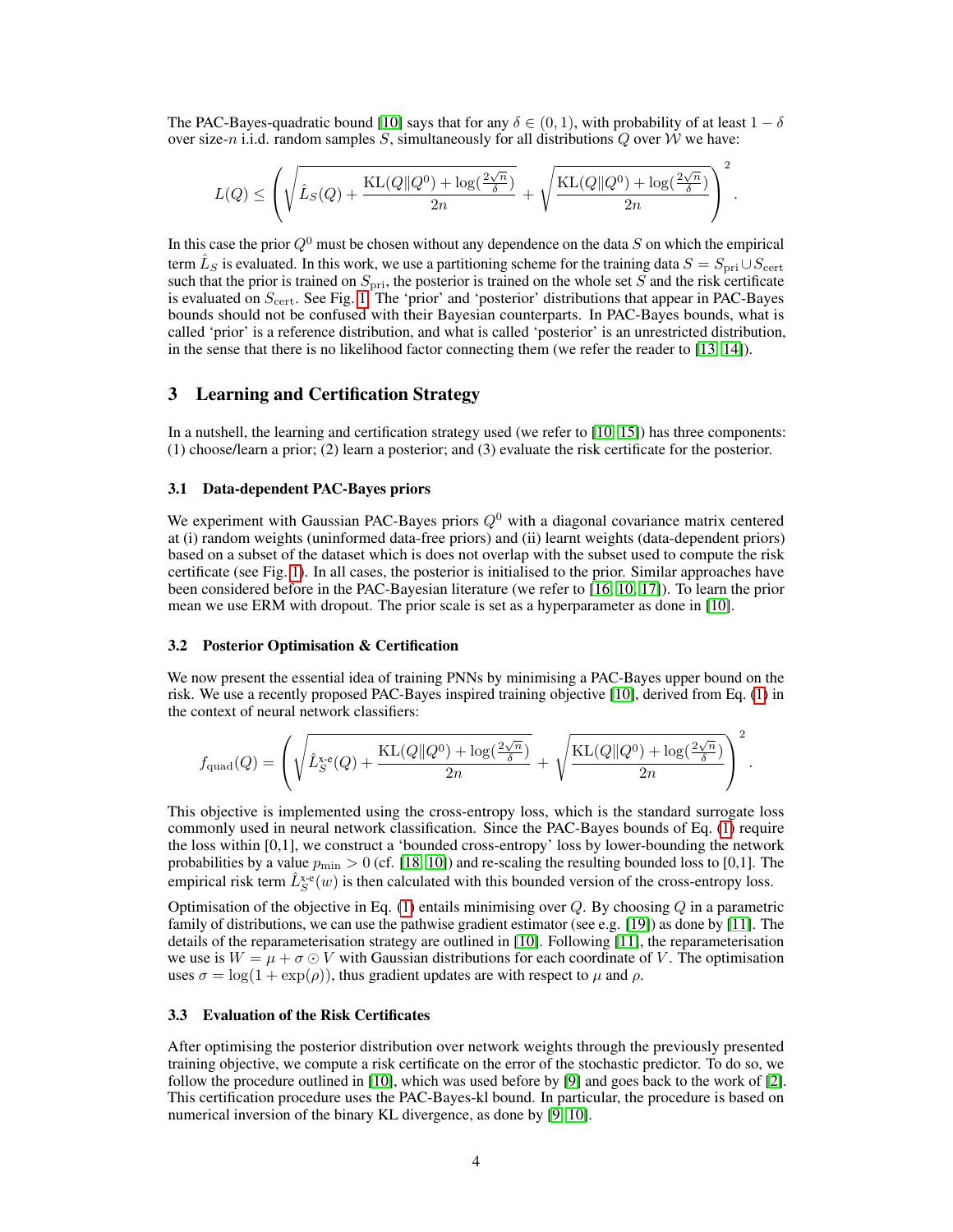# 4 Experiments

Our work aims at empirically investigating these questions: *Could self-certified learning algorithms inspired by PAC-Bayes bounds, making use of all the available data, provide tighter risk certificates than test set bounds? How far are these bounds (both kinds) from test set errors? Can we conclude that the numerical bound values are close enough to the out-of-sample errors? In other words, has self-certified learning been achieved?* To answer these questions, we compare: (a) PNNs learnt by optimising the PAC-Bayes-quadratic bound following [\[10\]](#page-8-5) (both in a self-certified and traditional data partition fashion) and (b) standard neural networks learnt by empirical risk minimisation (traditional strategy, *i.e.,* using a held-out test set). For the former we compute the PAC-Bayes-kl bound from [\[2\]](#page-8-1), while the latter is evaluated with a test set bound (we used the Chernoff and binomial test set bounds, see [\[1\]](#page-8-0) and the recent [\[8\]](#page-8-3)).

#### 4.1 Experimental setup

In all experiments the models are compared under the same experimental conditions, *i.e.* architecture, weight initialisation and optimiser (SGD with momentum), as well as data partitions and confidence for the bounds. The prior mean  $\mu_0$  for each weight is initialised randomly from a truncated centered<br>Constitution is in the truncated by interesting of the linear initialised Gaussian distribution with standard deviation set to  $1/\sqrt{n_{\text{in}}}$ , where  $n_{\text{in}}$  is the dimension of the inputs to a particular layer, truncating at  $\pm 2$  standard deviations. All risk certificates are computed using the the PAC-Bayes-kl inequality, as explained in Section 6 of [\[10\]](#page-8-5), with  $\delta = 0.025$  and  $\delta' = 0.01$  and  $m = 150000$  Monte Carlo model samples. We report the average 01 error of the stochastic predictor, where we randomly sample fresh model weights for each test example 100 times and compute the average 01 error. Input data was standardised for all datasets. Test set bounds are evaluated with  $\delta = 0.035$  (to match the total confidence level  $0.025 + 0.01$  used for the PAC-Bayes-kl bound).

We experiment with fully connected neural networks (FCN) with 3 layers (excluding the 'input layer') and 100 units per hidden layer. ReLU activations are used in each hidden layer. For learning the prior we ran the training for 500 epochs. Posterior training was run for 100 epochs. We use a training batch size of 250. ERM was run for 600 epochs. In all experiments we reserve 1% of the training data (or prior training data in the case of PAC-Bayes inspired learning) to validate the prior, as done in [\[15\]](#page-8-10). Note, however, that this 'prior validation data' is later used to learn the posterior, so it is ultimately used during training.

For all experiments we use the same hyper-parameters, which were found to work well in previous work and architectures for these datasets [\[15\]](#page-8-10). However, previous work has shown that hyperparameter tuning could be done in a self-certified fashion, not needing any validation sets and using PAC-Bayes bounds [\[10\]](#page-8-5). The prior distribution scale hyper-parameter (i.e., standard deviation  $\sigma_0$ ) is set to 0.005. For SGD with momentum the learning rate is set to  $1e^{-3}$  and momentum to 0.95. The same values are used for learning the prior. The dropout rate used for learning the prior was 0.01 and applied to all layers. For PAC-Bayes inspired learning, we test multiple splits of data for learning the prior and certifying the posterior from 0.5 to 0.8 and choose the one that provides the best risk certificates, as it has been shown that the optimal percentage may be dataset dependent [\[15\]](#page-8-10).

| Dataset            | $\boldsymbol{n}$ |      |   |
|--------------------|------------------|------|---|
| <b>Bioresponse</b> | 3751             | 1777 |   |
| Spambase           | 4601             | 58   | 2 |
| Har                | 10299            | 562  | 6 |
| Mammography        | 11183            |      |   |

<span id="page-4-0"></span>Table 1: Datasets used. In the rightmost columns,  $n$  is the total number of data points for the dataset,  $#f$  is the number of features (i.e., input dimension), and  $#c$  is the number of classes.

We experiment with the four datasets described in Table [1,](#page-4-0) which are publicly available (0 $p$ enML.org) and were selected so as to represent a wide range of characteristics (dataset size, data dimensionality, and number of classes). Moreover, we create datasets of different sizes by removing data at random. Our experiments span [0.00, 0.25, 0.50, 0.75, 0.90, 0.95, 0.97, 0.98]% of data removed at random for each dataset. For all datasets we selected 10% of the data as test set (stratified with class label).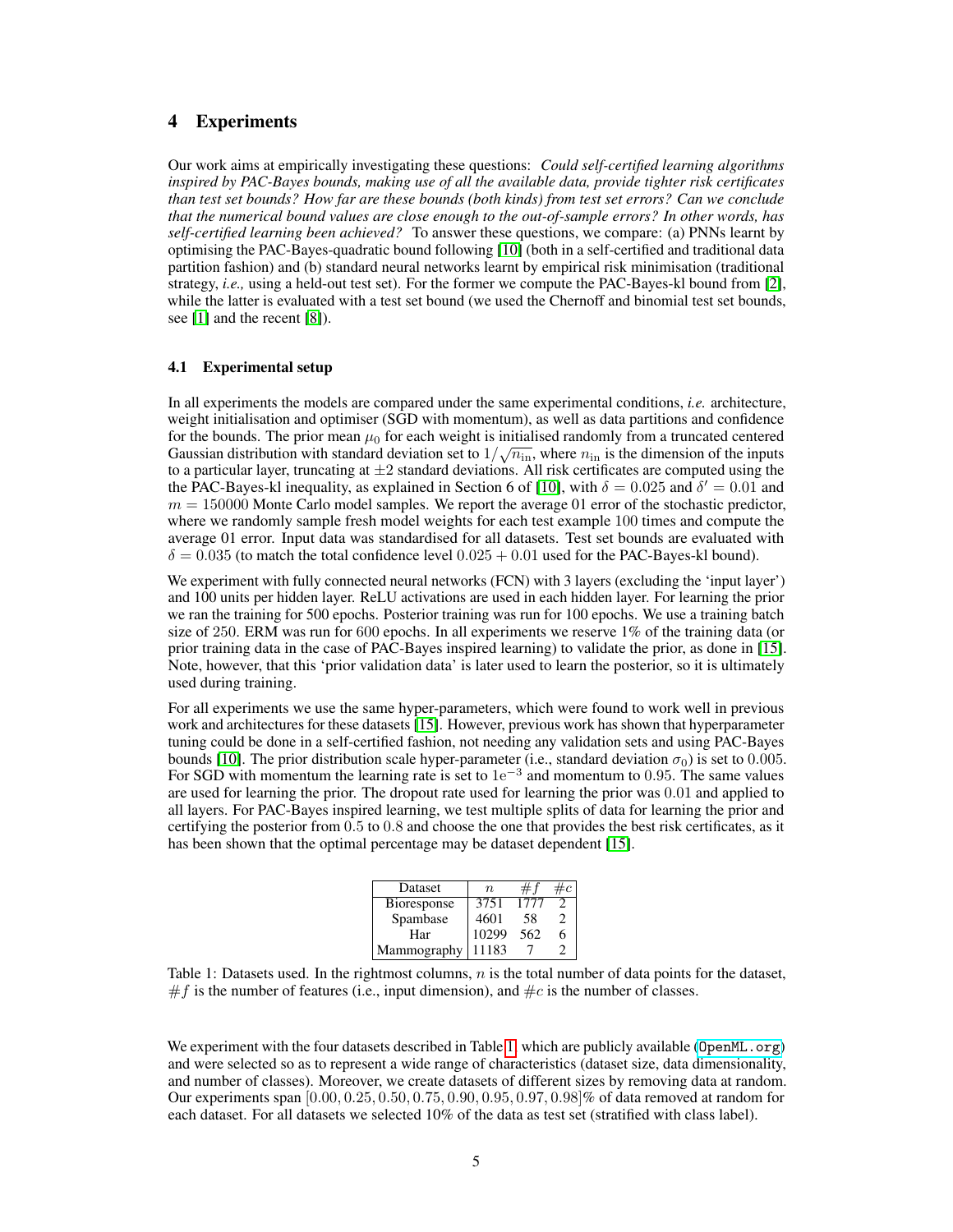

<span id="page-5-0"></span>Figure 2: Left panel: we compare test set errors for standard neural networks learnt by ERM and PNNs learnt by PAC-Bayes inspired objectives. Right panel: we compare values of the PAC-Bayes-kl bound for the self-certified PNN and the PNN certified with traditional partitions. The latter uses a held out test set.

#### 4.2 Results

We experiment with the four mentioned datasets (see Table [1\)](#page-4-0) and study the small data regime (*i.e.,* we remove data at random from each dataset). In all cases, we reserve 10% of the available data as test (except for self-certified PNNs, which use all the available data for training). Note that our results and conclusions may be susceptible to the percentage of data that is reserved for testing purposes, as this will impact the gains achieved by self-certified learning, as well as the predictors in traditional strategies and the test set bounds. In our experience, similar results were obtained when holding 20% of data as test. Note that when we remove data we do so from the whole dataset, which effectively impacts the size of the test set. This is to mimic more realistically what would happen in the small data regime in which both training and test sets are reduced.

For a related prior work exploring how tight PAC-Bayes bounds can be in the small data regime, with comparison to test set bounds, see [\[8\]](#page-8-3). This comparison between PAC-Bayes bounds and test set bounds is particularly interesting in the data starvation regime as one cannot hold-out data without significantly affecting the learning process, in particular how well the data distribution is captured during learning, which could also consequentially harm the performance of the predictor. We reiterate that [\[8\]](#page-8-3) is a prior work to ours which in fact influenced our work significantly, in particular regarding the choice of test set bounds (binomial and Chernoff bounds) for the deterministic NNs as reference measures to which the values obtained via the PAC-Bayes-kl bound for PNNs are compared.

The left plot of Fig. [2](#page-5-0) shows test set errors for deterministic neural networks and PNNs. First, we note that these models have comparable test set performance. Additionally, the test set error of the stochastic predictor (when sampling networks from the posterior distribution) does not deviate significantly from the test set error of the posterior mean. This has been shown in the literature before [\[10,](#page-8-5) [18\]](#page-9-0), with the intuition that these training objectives may promote flatter minima. The right plot of Fig. [2](#page-5-0) shows a comparison of the PAC-Bayes certificate for PNNs obtained by the self-certified strategy and those that used the traditional learning strategy. As expected, risk certificates seem to be improved by a self-certified setting, but especially so in the small data regime. Both plots show the average across 4 datasets (which are subsets of those described in Table [1\)](#page-4-0) and 5 runs per dataset.

Fig. [3](#page-6-0) shows a comparison of self-certified learning with PAC-Bayes bounds and the traditional learning strategy with test set bounds for 4 datasets and different amounts of data missing at random. The results show that the PAC-Bayes bound of the self-certified version is competitive with the test set bounds for the traditional setting, specially with the commonly used Chernoff bound. In the small data regime (specifically when removing at least 75% of training data), self-certified learning shows a clear advantage, demonstrating significantly tighter bounds than both of the test set bounds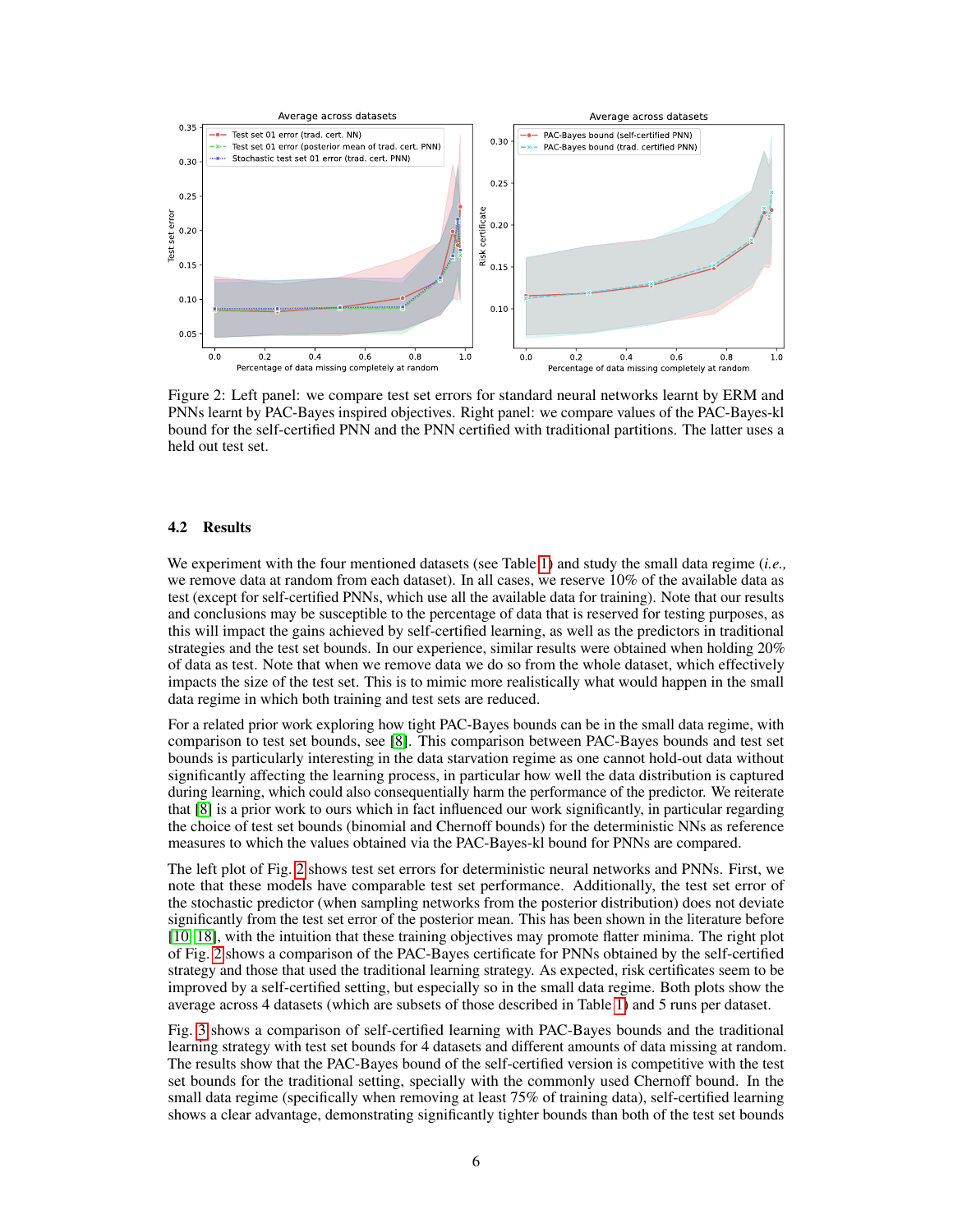

<span id="page-6-0"></span>Figure 3: Comparison of results obtained with (i) self-certified PNNs with PAC-Bayes bounds and (ii) traditional learning standard neural networks with test set bounds. Note that in both cases the compared strategies make use the same amount of data, however the self-certified learner uses all available data for training, instead of holding out part of the data for testing, as done in the traditional certification cases. The plot shows mean and confidence intervals computed over 5 runs.

considered for traditional learning. See for example the case of Spambase and Bioresponse (the smallest datasets), where test set bounds on the zero-one error achieve values between 0.7 and 0.8, while PAC-Bayes bounds stay below 0.2 and 0.5 respectively. We hypothesise that we cannot see such a difference for Har and Mammography because these datasets are initially larger, so removing 98% of the data at random would still give a dataset of around 206 and 224 points respectively, whereas for Spambase and Bioresponse we would have a total dataset size of 92 and 75 data points.

Interestingly, our empirical findings disagree with the ones in [\[8\]](#page-8-3), a very related work that studies theoretically and empirically how tight can PAC-Bayes can be in the small data regime. In [\[8\]](#page-8-3) it is reported that PAC-Bayes bounds can be, at most, of comparable tightness than test set bounds; whereas we find that, if using a self-certified learning strategy, PAC-Bayes certification strategies could deliver tighter bounds than traditional learning strategies with test set bounds. This difference could be explained by the fact that our settings are significantly different in terms of training strategies and datasets. Note that our experiments are on real benchmark datasets, while theirs rely on a synthetic classification dataset with one-dimensional inputs. Perhaps the most significant difference is the strategy to learn the predictors: our strategy consists of learning a posterior over weights by minimising a PAC-Bayes bound, while theirs uses meta-learning to find algorithms that are suited for a given bound so that effectively their strategy produces meta-learners that are trained to optimise the value of the bound in expectation over the given task distribution.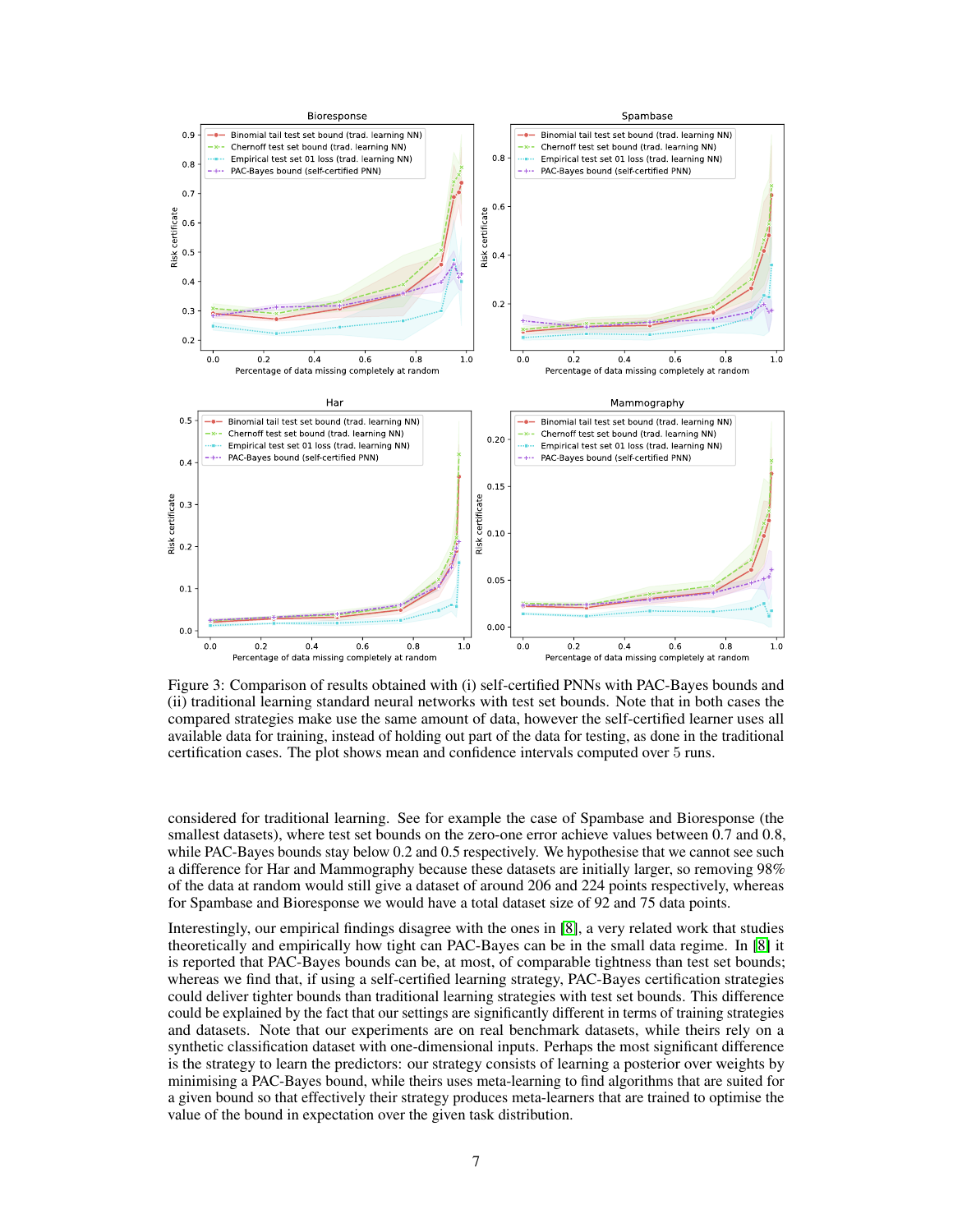# 5 Discussion

This work is an empirical analysis of the progress towards self-certified neural networks, where we experiment with predictors trained on all the available data for a given dataset and certified via a PAC-Bayes generalisation bound. With this approach, we do not need held-out sets for certifying the performance of the predictor or for hyperparameter tuning [\[10\]](#page-8-5). In turn, we hypothesize that this use of all the available data could lead to predictors of better quality, specially if the additional data (test set data traditionally held out for evaluating a point estimator for the out-of-sample error) may significantly improve how well the data distribution is captured by the sample.

Our results first show that self-certified PNNs trained optimising PAC-Bayes inspired objectives reach competitive risk certificates compared to predictors evaluated with commonly used test set bounds. At the same time, the numerical values of both types of bounds are shown to be relatively close to test set errors. These conclusions are especially true for the small data regime, where PAC-Bayes bounds with self-certified learning strategies give significantly tighter values than Chernoff and binomial tail test set bounds. Thus, self-certified learning can be claimed to have been achieved in the small data regime.

Obviously, unlike the widespread practice, we will not be able to evaluate the 'test error' for these predictors that use all the available data for training, but in any case we believe that the community should move to more reliable estimators of performance, as summarised by the discussion of the shortcomings of sample averages such as the test set error. Instead, the performance of these predictors could be certified by tight risk certificates, which may be evaluated using PAC-Bayes generalisation bounds. These not only have been recently shown to be tight [\[10\]](#page-8-5), but also to correlate linearly with test set errors across multiple datasets [\[15\]](#page-8-10).

The point on correlation between the risk certificates and the test set errors may indicate that the said certificates also correlate with the out-of-sample errors. This effectively could mean that if the generalisation bound achieved by using all data in a self-certified fashion has a small value, then we can expect the out-of-sample error to have a small value as well, hypothetically meaning that we have a better predictor! Validation of this hypothesis will require experimenting on more datasets.

A limitation worth mentioning of the PAC-Bayes inspired self-certified strategy is computational cost. This is because i) PNNs require twice the parameters than standard neural networks, ii) PAC-Bayes inspired training objectives are also more costly than empirical risk minimisation and iii) finally, the certification strategy requires Monte Carlo sampling. This computational cost, however, seems viable for the small data regime. We will study in future work the scalability of the approach to larger datasets and deeper architectures.

We believe that as new generalisation bounds are developed and used to inspire learning algorithms, we may get closer to the ambitious promise of self-certified learning, where all data can be used to learn and certify a predictor (without needing to hold-out test set data for measuring generalisation ability and model selection purposes) and we have statistically sound risk certificates of predictors' performance which do not suffer from sampling bias and hence could be used for setting performance standards when developing and governing machine learning algorithms.

# Acknowledgments and Disclosure of Funding

We gratefully acknowledge support and funding from the U.S. Army Research Laboratory and the U. S. Army Research Office, and by the U.K. Ministry of Defence and the U.K. Engineering and Physical Sciences Research Council (EPSRC) under grant number EP/R013616/1. This work is also partially supported by the European Commission funded project "Humane AI: Toward AI Systems That Augment and Empower Humans by Understanding Us, our Society and the World Around Us" (grant 820437).

Omar Rivasplata gratefully acknowledges funding from the U.K. Engineering and Physical Sciences Research Council (EPSRC) under grant number EP/W522636/1.

Emilio Parrado-Hernández acknowledges support from the Spanish State Research Agency (AEI) through project PID2020-115363RB-I00.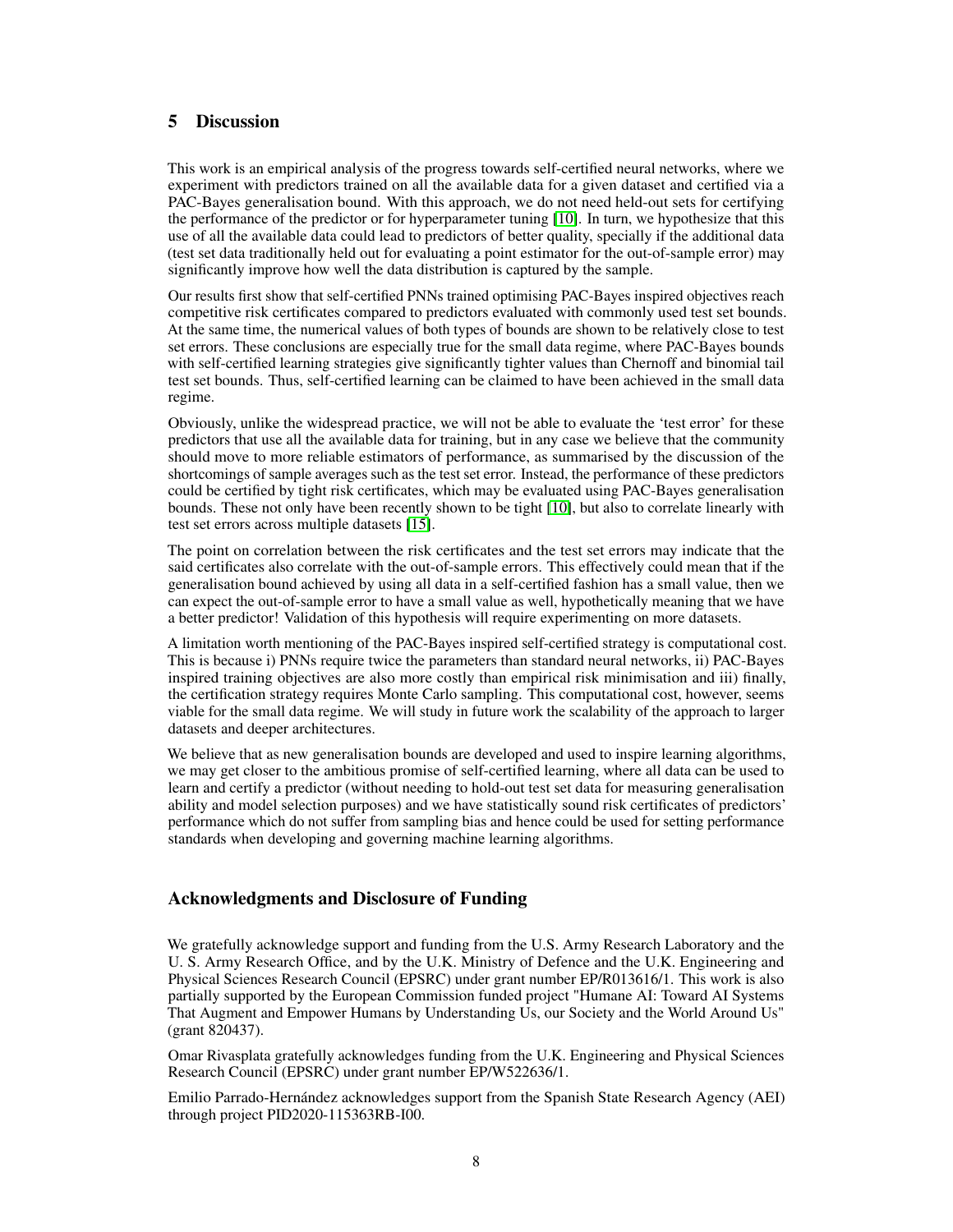## References

- <span id="page-8-0"></span>[1] John Langford. Tutorial on practical prediction theory for classification. Technical report, IBM Research, 2002.
- <span id="page-8-1"></span>[2] John Langford and Rich Caruana. (Not) bounding the true error. In *Advances in Neural Information Processing Systems [NIPS]*, pages 809–816, 2001.
- [3] David A. McAllester. Some PAC-Bayesian theorems. In *Computational Learning Theory [COLT]*, pages 230–234. ACM, 1998. Also one year later in *Machine Learning* 37(3), pages 355–363.
- [4] David A. McAllester. PAC-Bayesian model averaging. In *Computational Learning Theory [COLT]*, pages 164–170. ACM, 1999.
- [5] Olivier Catoni. *Statistical Learning Theory and Stochastic Optimization: Ecole d'Eté de Probabilités de Saint-Flour XXXI-2001*, volume 1851 of *Lecture Notes in Mathematics*. Springer, 2004.
- [6] Olivier Catoni. *PAC-Bayesian Supervised Classification: The Thermodynamics of Statistical Learning*, volume 56 of *IMS Lecture Notes-Monograph Series*. Institute of Mathematical Statistics, 2007.
- <span id="page-8-2"></span>[7] Pierre Alquier. User-friendly introduction to PAC-Bayes bounds. arXiv preprint [arXiv:2110.11216,](http://arxiv.org/abs/2110.11216) 2021.
- <span id="page-8-3"></span>[8] Andrew Y. K. Foong, Wessel P. Bruinsma, David R. Burt, and Richard E. Turner. How Tight Can PAC-Bayes be in the Small Data Regime? arXiv 2106.03542, 2021. To appear in NeurIPS 2021.
- <span id="page-8-4"></span>[9] Gintare Karolina Dziugaite and Daniel M. Roy. Computing nonvacuous generalization bounds for deep (stochastic) neural networks with many more parameters than training data. In *Conference on Uncertainty in Artificial Intelligence [UAI]*. AUAI Press, 2017.
- <span id="page-8-5"></span>[10] María Pérez-Ortiz, Omar Risvaplata, John Shawe-Taylor, and Csaba Szepesvári. Tighter risk certificates for neural networks. *Journal of Machine Learning Research*, 22(227):1–40, 2021.
- <span id="page-8-6"></span>[11] Charles Blundell, Julien Cornebise, Koray Kavukcuoglu, and Daan Wierstra. Weight uncertainty in neural networks. In *International Conference on Machine Learning [ICML]*, pages 1613– 1622. PMLR, 2015.
- <span id="page-8-7"></span>[12] Yoav Freund. Self bounding learning algorithms. In *Computational Learning Theory [COLT]*, pages 247–258. ACM, 1998.
- <span id="page-8-8"></span>[13] Benjamin Guedj. A primer on PAC-Bayesian learning. In Emmanuel Breuillard, editor, *Congrès de la Société Mathématique de France, Collection SMF*, volume 33, 2019.
- <span id="page-8-9"></span>[14] Omar Rivasplata, Ilja Kuzborskij, Csaba Szepesvári, and John Shawe-Taylor. PAC-Bayes analysis beyond the usual bounds. In *Advances in Neural Information Processing Systems [NeurIPS]*, pages 16833–16845, 2020.
- <span id="page-8-10"></span>[15] María Pérez-Ortiz, Omar Rivasplata, Benjamin Guedj, Matthew Gleeson, Jingyu Zhang, John Shawe-Taylor, Miroslaw Bober, and Josef Kittler. Learning pac-bayes priors for probabilistic neural networks. *CoRR*, abs/2109.10304, 2021.
- <span id="page-8-11"></span>[16] Emilio Parrado-Hernández, Amiran Ambroladze, John Shawe-Taylor, and Shiliang Sun. PAC-Bayes bounds with data dependent priors. *Journal of Machine Learning Research*, 13(112):3507– 3531, 2012.
- <span id="page-8-12"></span>[17] Gintare Karolina Dziugaite, Kyle Hsu, Waseem Gharbieh, Gabriel Arpino, and Daniel M. Roy. On the role of data in PAC-Bayes bounds. In *International Conference on Artificial Intelligence and Statistics [AISTATS]*, pages 604–612. PMLR, 2021.